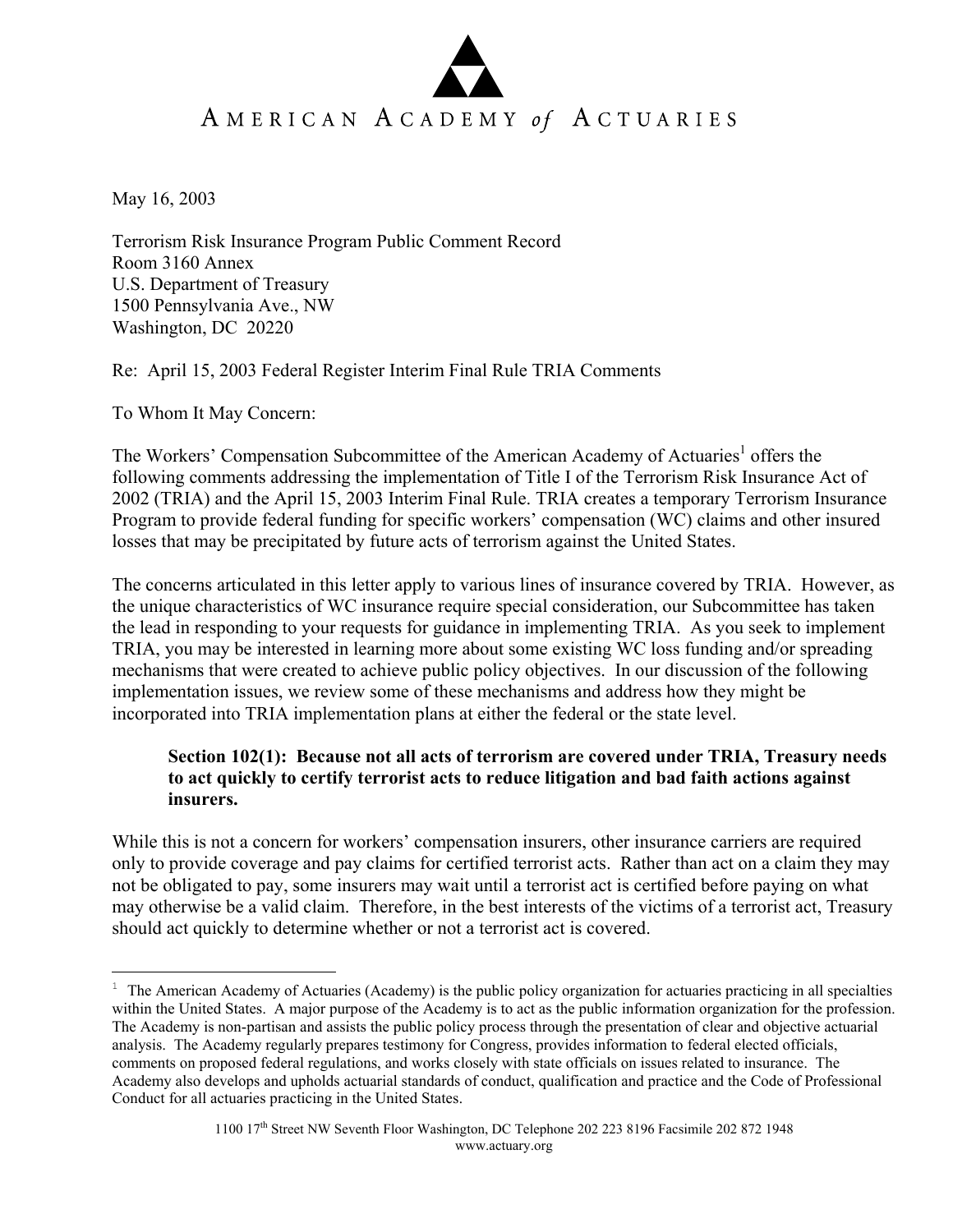$\overline{a}$ 

## **Section 102(5): For large employers with excess or large deductible policies, insured loss should only include the portion of loss that exceeds the self-insured retention.**

Treasury should establish procedures to determine whether claims submitted by insurers come from large deductible or excess policies, and also to ensure that they reimburse only the portion of claims exceeding the deductible or self-insured retention.

# **Section 102(6): An adjustment is needed to Direct Earned Premiums (DEP) in order to equitably implement TRIA for workers' compensation residual market entities that meet the criteria in section 103(d)(2)(B).**

TRIA recognizes that workers' compensation residual market pools require special treatment (section 103 (d)(2)). Residual market pools that share their profits and losses with private-sector insurers are not treated as separate insurers (section  $103(d)(2)(B)$ ). These residual market pools contract with privatesector insurers to act as servicing carriers. The servicing carriers issue residual market policies and service them in exchange for a servicing carrier allowance. In order to equitably implement TRIA for these residual market entities, the premiums written by servicing carriers on behalf of these pools should not be included as DEP for purposes of calculating the servicing carriers' deductibles for losses covered by TRIA. Instead, the premiums assumed by these states' residual market participants should be included in their DEP for purposes of calculating each pool participant's deductible. These adjustments do not change the total industry-wide DEP or deductible.

# **Section 102(7,11): Property and casualty (P&C) insurance includes many "long tail"<sup>2</sup> lines, which, like WC, pay out benefits to claimants for years and even decades after an accident occurs**.

Treasury needs to clarify that the insurer deductibles and maximum federal compensation apply to program years on an accident year basis, i.e. all payments arising from terrorist acts that occur during the program year regardless of when they are paid, rather than on a calendar year basis, i.e. all payments made during the program year regardless of when the terrorist act occurred.

# **Section 103(e)(8): Terrorism Loss Risk-Spreading Premiums (TLRPs) should be based on DEP as defined and modified in TRIA regulations.**

TRIA provides for TLRPs that allow the federal government to fund reimbursements paid to insurers. The TLRPs are calculated as a percentage of P&C premiums, with a maximum rate of 3 percent, commencing at the discretion of the Secretary, and are collected by insurers as a surcharge. The Secretary should clarify that these surcharges are not to be reported as premiums to the National Association of Insurance Commissioners, and that the basis for determining these surcharges should be consistent with the definition of DEP.

<sup>2</sup> A term used to describe certain types of third-party liability exposures (*e.g.,* professional liability, product liability, errors and omissions, etc.) where the incidence of loss and the determination of damages frequently extend beyond the term the insurance or reinsurance.